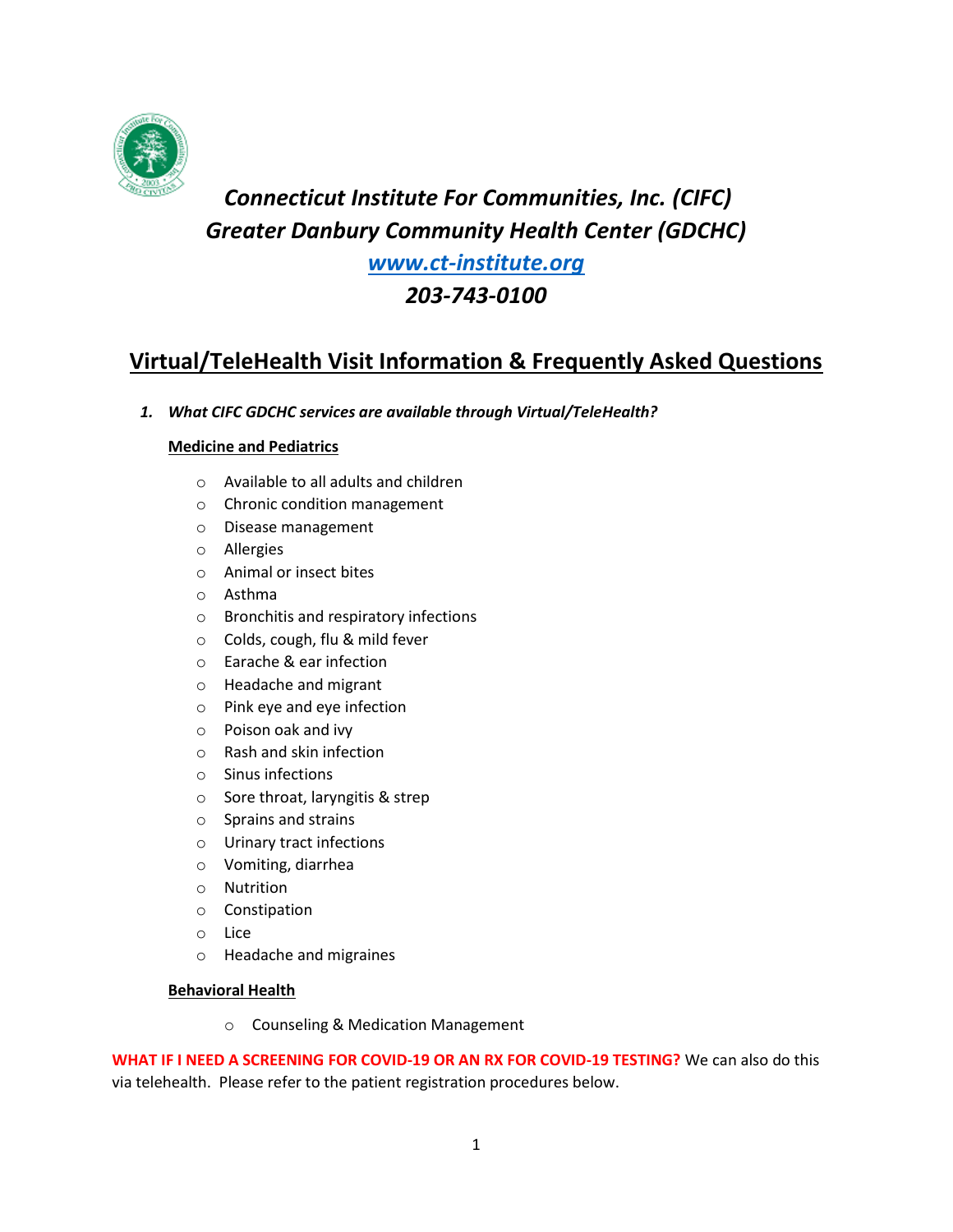#### *2. Do I need to be an existing patient to have a telehealth visit?*

No, you do not need to be an existing patient to register for telehealth. You can register as a new patient now (see "How do I register?" below).

### *3. How do I register?*

*You must call to be registered:* 203-743-0100 for Adult Medicine or General Information 203-456-1411 for Pediatrics 203-791-5005 for Adult Behavioral Health 203-456-1412 for Pediatric Behavioral Health

Explain why you're calling. "I'd like to register as a new patient and schedule a telehealth visit."

## *4. What information should I be ready to provide if registering by phone?*

- o Name
- o Address
- o Date of Birth
- o E-mail address
- o Cell phone number (and home number if available)
- o Gender
- o Insurance Information (including party responsible for bill)
- o Other demographic information

## *5. What type of electronic device do I need for a telehealth/virtual visit?*

- Tablet or smartphone; OR
- If using a desktop computer or laptop, please make sure to have a webcam and microphone

## *6. How does a virtual or telehealth visit work?*

- First, you must register as a patient (see above) and be given an appointment time.
- If you are using a smart phone or tablet, you will be required to download the "Healow App," which is available for free in the Google Play and Apple App stores. If using the Healow app, enter practice code: agdbba (not case sensitive)
- If you are using a computer or laptop, you must have a computer/laptop camera and voice support and go to:<https://health.healow.com/gdchc>
- Once enabled, patients will receive an e-mail to the address on file with instructions on how to navigate the patient portal through the web or through the Healow app.
- Scheduled visits will appear in either place under the "appointments" menu, where patients can "Join Televisit" at the time of their appointment, fill out the required questions/consent, and be brought to the virtual waiting room as they await their provider to join them in the TeleVisit.